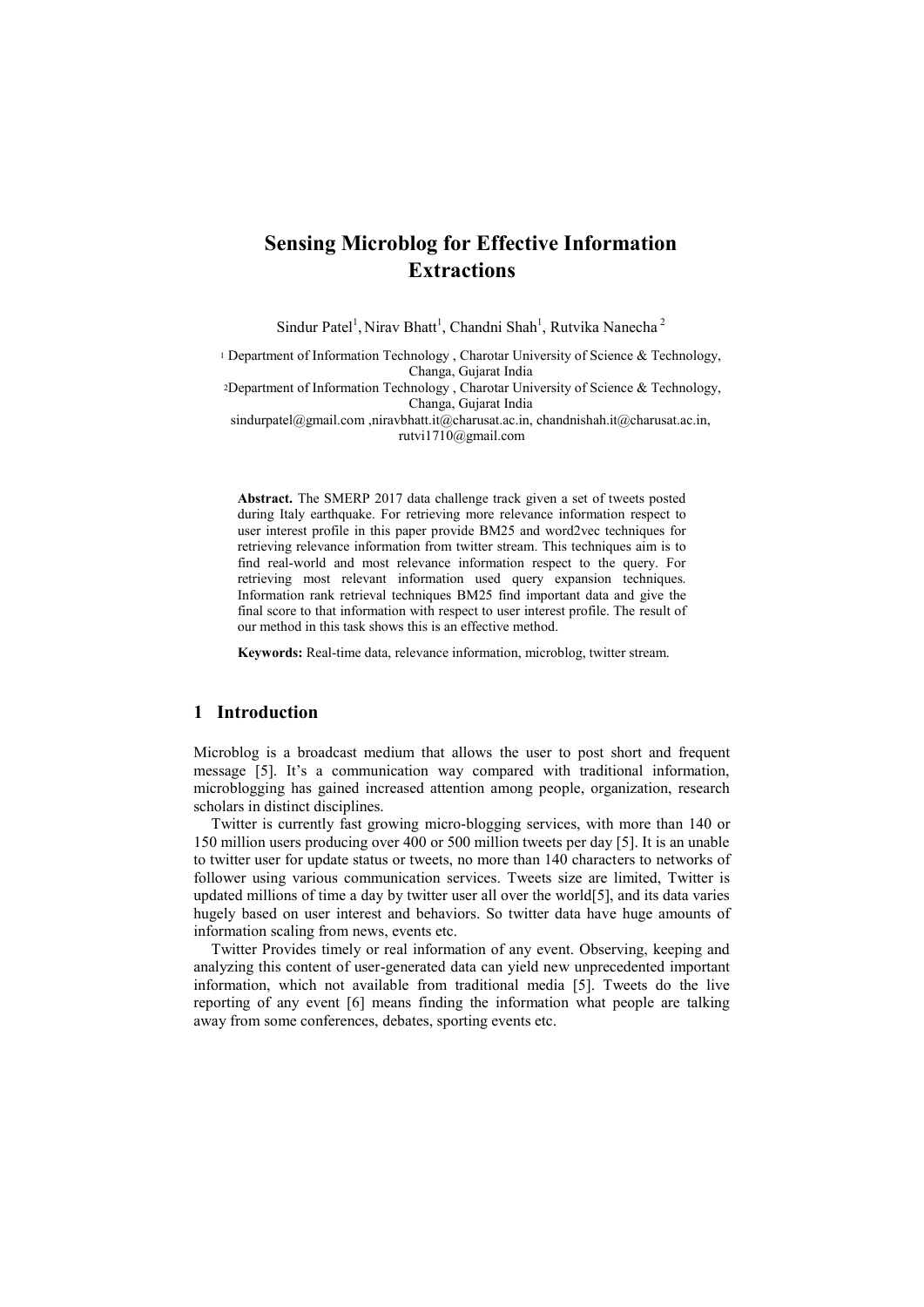# **2 Challenges**

A major problem of twitter is no any rules to post tweets, information's or status so some people provide false, incorrect information about some events. Many numbers of spellings, grammar error, and the use of not a proper sentence structure and mixed language so people can't distinguish important data from unused data. Not all tweets are relevant to the user query or interest profile.

One-way communication. Twitter often acts as a one-way communication platform. Twitter used by celebrities, TV shows, companies and websites to simply get the word out. It is not used for relationship building.

# **3 Information Extraction System**

In this section introduce system architecture for retrieve tweets and do the scoring of tweets based on the query. The system contains four components [2].

#### **3.1 Feature Extraction Components**

It extracts a feature from twitter respect to TREC-API (Stream API and Rest API). After obtaining twitter streams we apply preprocessing and filtering to reduce tweets we need to process.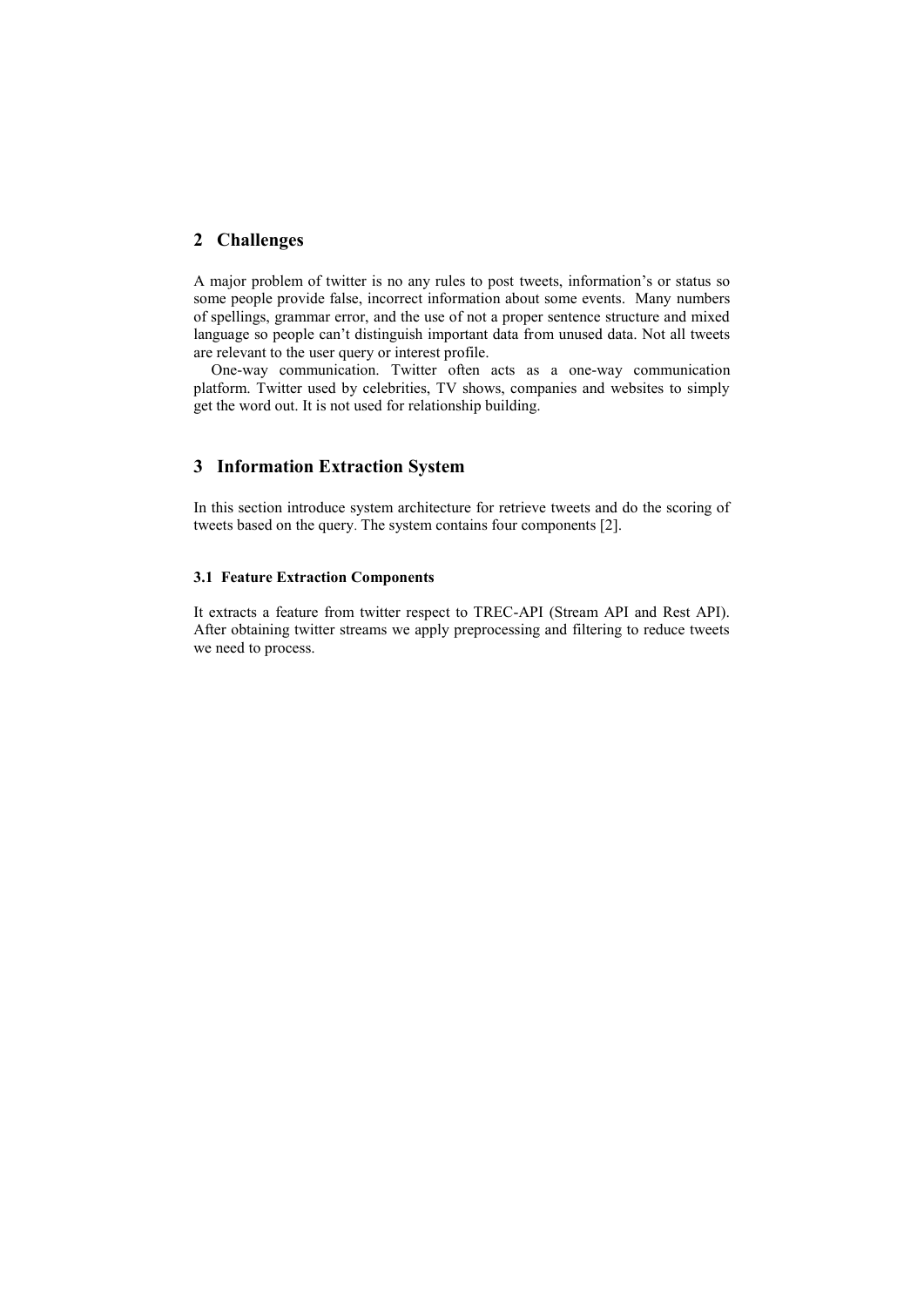

**Fig. 1.** Different System Components

# **3.2 Feature Representation Components**

It represents and expands semantic feature by different expansion techniques. After extracting tweet we need to represent those features in a format so it is suitable to calculate relevance score between tweet and profile.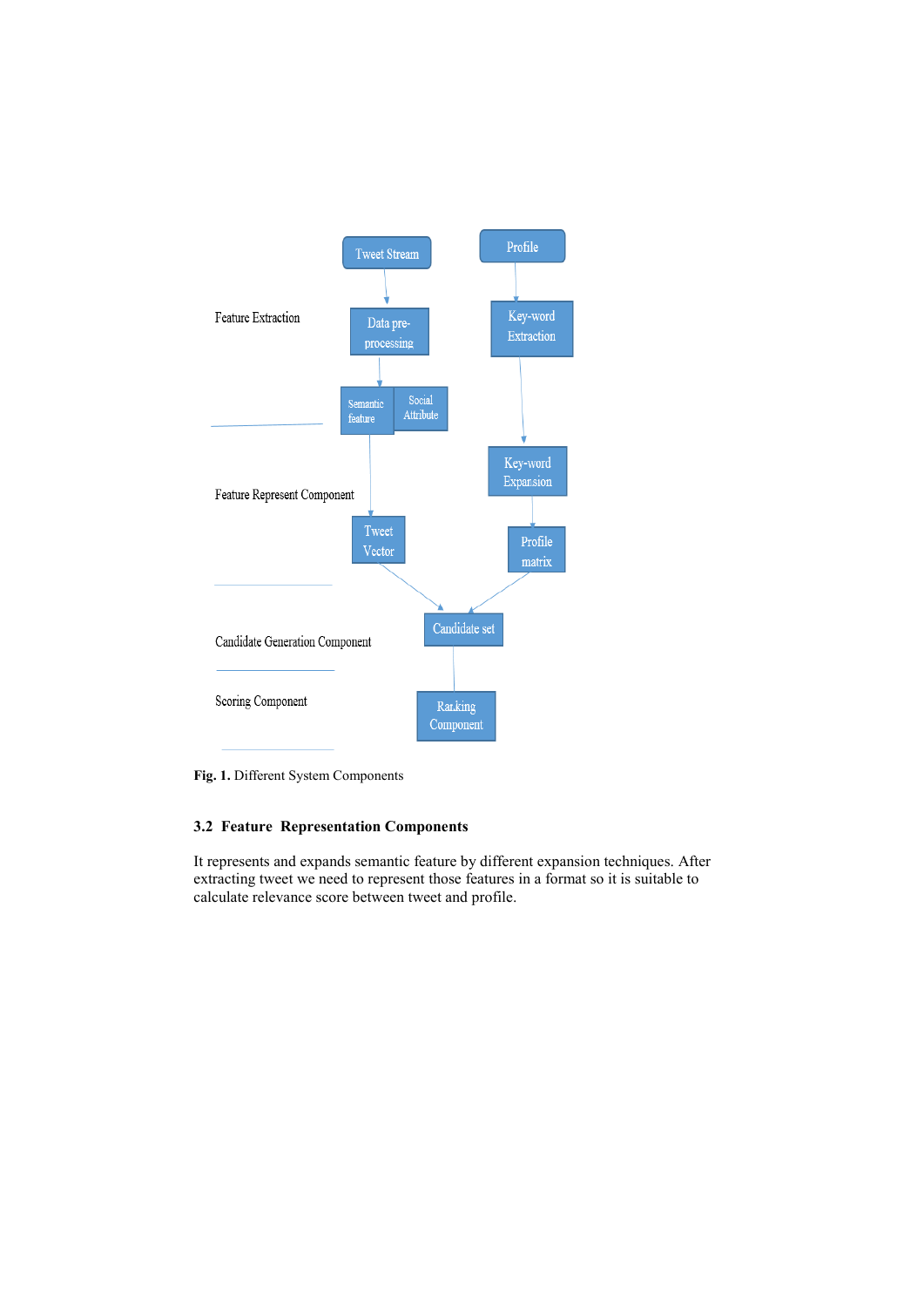#### **3.3 Candidate Generation Components**

We classify tweet into the most relevance profile or remove it directly if it does not match any profile.

#### **3.4 Scoring and Pushing Components**

By the semantic feature (consider only verbs and nouns in tweet text) and social media attributes we got score semantic  $(C_i)$  and quality  $(Q_i)$  so final score  $S_i = C_i Q_i$ .

# **4 Query Expansion Entries**

The query provided by the user is not in a structured and that is incomplete. So then we need to expand that query and do the correct for the better relevance information.

The main problem in retrieval is that query is short and unable to accurately describe user's information needs. So the solution to this problem is query Expansion [3], [4].

#### **4.1 Word2Vec**

For retrieving better result we have used word2vec model. Word2vec model used to produce word embeddings [8]. Predict surrounding words of all word or every word. This model use document or data to train a model maximizing conditional probability of context given the word. Take an input as a large data of text and produce a vector space. So we have expanded the query using this model and then after finding the result.

### **5 Query Relevance Model**

The query provided by the user is not in a structured and that is incomplete. So then we need to expand that query and do the correct for the better relevance information.

#### **5.1 BM25**

BM25 is the best matching bag of word retrieval ranking function[6] that ranks an information based on the user interest profile or query words appearing in each document's information[1,2]. Developed in the Okapi system in London University. BM25 formula contains many parameters which need to be tuned from relevance assessment [9]. Given a user interest profile P, containing keywords  $p_1, \ldots, p_n$  the BM25 score of document D is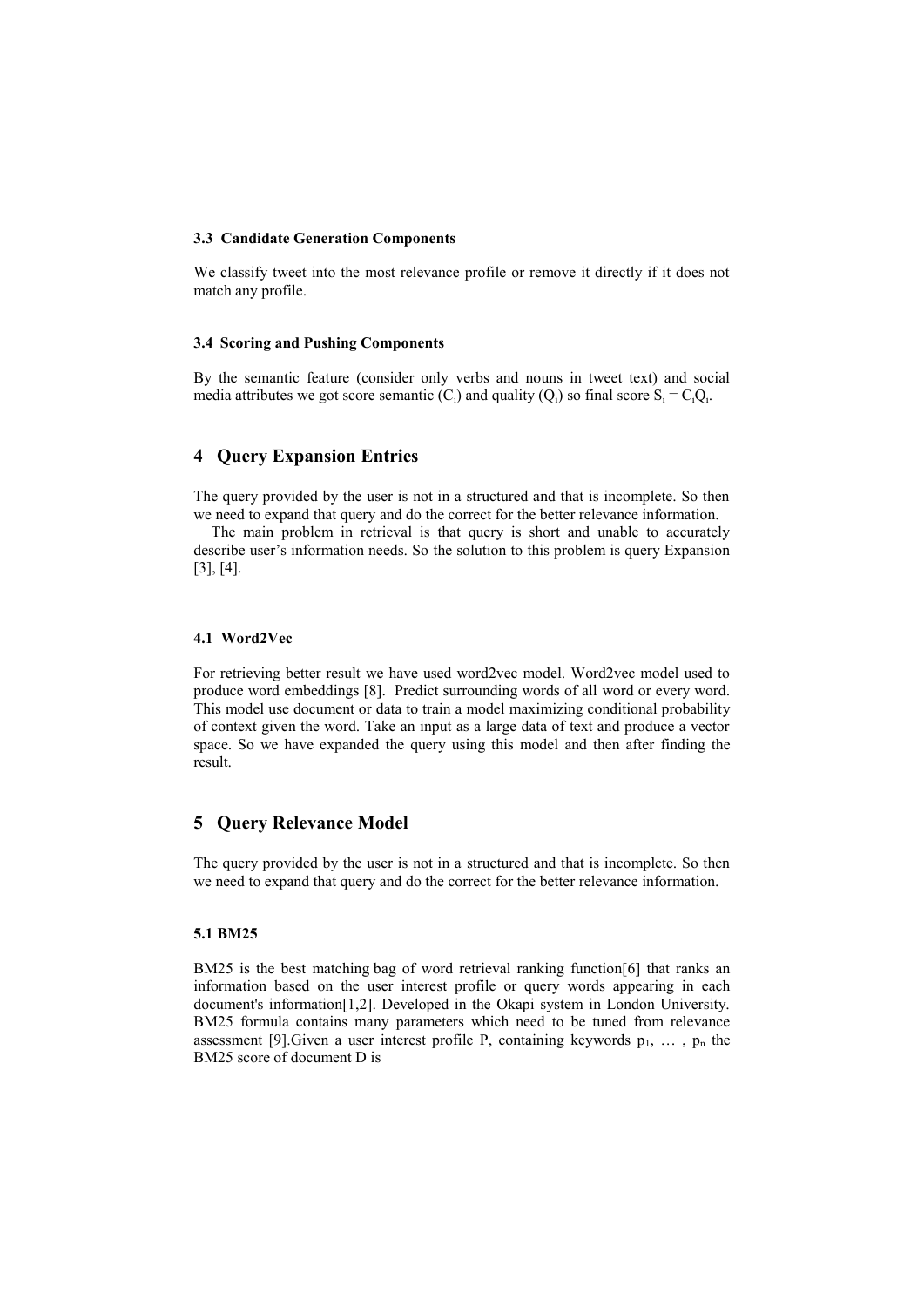Score (D, P)= 
$$
\sum_{1}^{n} IDF(p_i) \cdot \frac{f(p_i, D)(k_1+1)}{f(p_1, D)+k_1(1-b+b \cdot \frac{|D|}{avgd_1})}
$$
 (1)

Where  $f(P_i, D)$  is  $p_i$ 's term frequency in document D,  $|D|$  is the length of document D in words, and avgdl is the average document length in the text collection from which documents are drawn[7]. k1 and b are default parameters, usually chosen, in absence of an advanced optimization, as  $k_1 \in [1.2, 2.0]$  and  $b \in [0.5, 0.8][7]$ . In our case, we have used  $k_1$  = 1.2 and b = 0.5. IDF (q<sub>i</sub>) is the IDF weight of the query term qi[7].

### **6 System Evaluation Result**

Our result has been evaluated by the SMERP 2017 data challenge track. The evaluation score in terms of bpref, precision@20, Recall@1000 and MAP has been given by the SMERP as 0.2021, 0.1625, 0.1830 and 0.0180 respectively. The evaluation scores of the system without query expansion have been reported as 0.0218, 0.0875, 0.0218 and 0.0072 respectively. Below table shows the result. Our run id is charusat smerp17 1.

| SL             | Team-id       | Run-id               | Run type       | bpref  | <b>Precisio</b> | Recall | <b>MAP</b> |
|----------------|---------------|----------------------|----------------|--------|-----------------|--------|------------|
| N <sub>0</sub> |               |                      |                |        | n@20            | @1000  |            |
|                | DCU           | dcu ADAPT run3       | Semi-automatic | 0.4407 | 0.1750          | 0.1256 | 0.0338     |
|                | USI           | USI <sub>1</sub>     | Semi-automatic | 0.3286 | 0.5375          | 0.3183 | 0.1403     |
|                | <b>DAIICT</b> | dailet irlab 2       | Semi-automatic | 0.3171 | 0.2250          | 0.3171 | 0.0417     |
| 4              | RU            | rel ru nl lang analy | Semi-automatic | 0.3153 | 0.2125          | 0.1913 | 0.0678     |
|                | <b>DAIICT</b> | daiict irlab 1       | Semi-automatic | 0.3074 | 0.2125          | 0.3015 | 0.0391     |
| 6              | <b>CSPIT</b>  | charusat smerp17 1   | Semi-automatic | 0.2021 | 0.1625          | 0.1830 | 0.0180     |

**Table 1.** SMERP Level-1 Evaluation Result Table

### **7 Conclusion**

In this paper present the research in the area of information retrieval on the microblog. We have worked on Italy earthquake data that given by SMERP 2017 data challenge track. We have submitted two runs, without word2vec and using word2vec. So we observed that using query expansion technique word2vec showed a better result. Train word2vec using large data and find the improvement in the result.